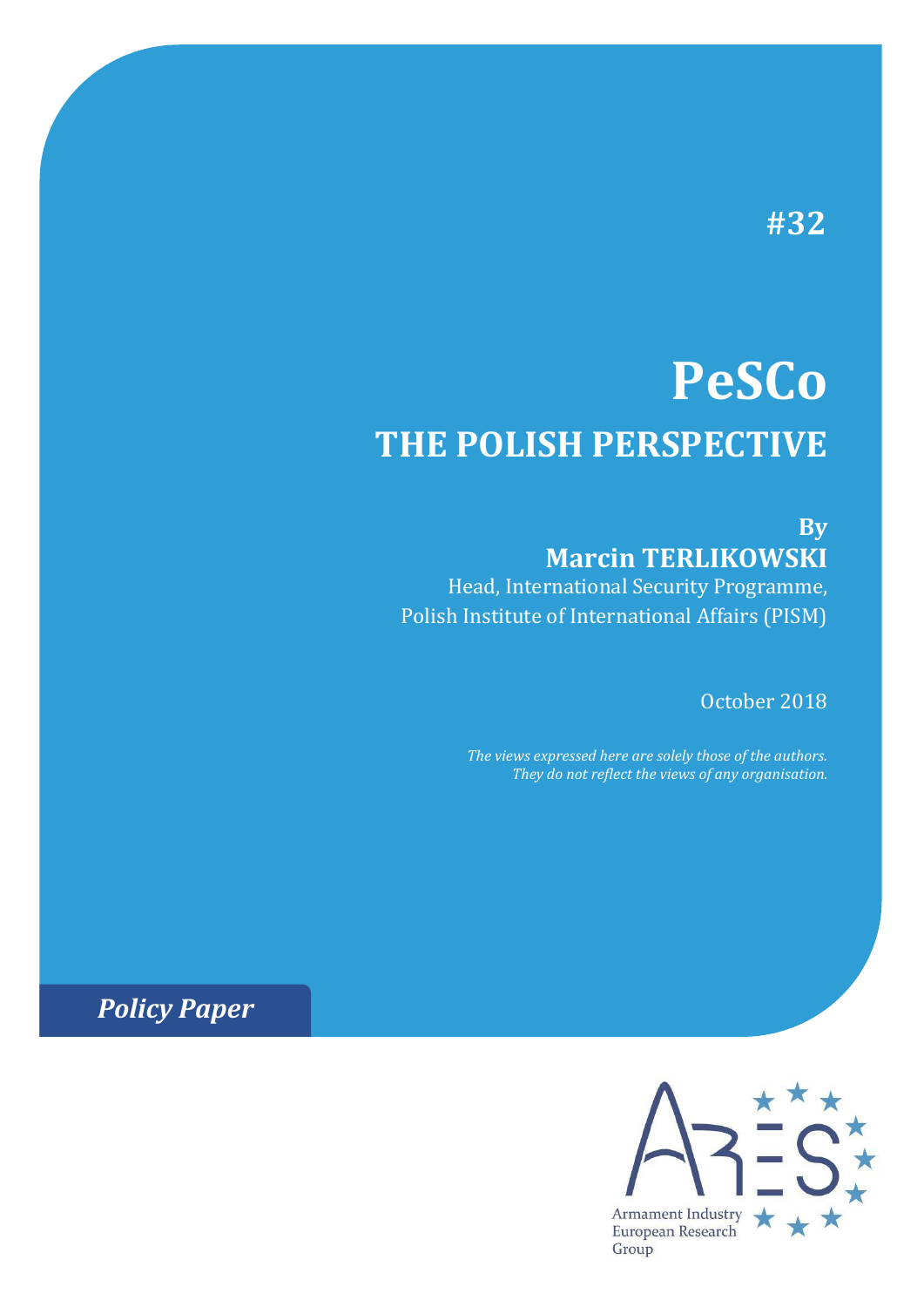oland's position in the debate on launching PESCO was with no doubt special. Poland criticised the concept of making PESCO an exclusive defence core of the EU and advocated not only an open character of PESCO, but also linking it with NATO as closely as possible. This firm stance led to concerns that Poland might eventually choose to stay outside PESCO. Yet, Poland joined at the very last moment. Soon thereafter, Poland announced that it would join 9 PESCO projects and focused on promoting closer EU-NATO cooperation in line with a concept of reinforcing NATO through European defence. Polish interest towards the European Defence Fund has also started to increase as Poland began to seek different ways of transforming its Defence Technological and Industrial Base. P

#### **THE EUROPEAN PILLAR OF POLAND'S SECURITY**

The Polish stance towards PESCO has to be set in the broader context of Poland's approach towards the Common Security and Defence Policy (CSDP). Between 2004 and 2014, Poland was among the most active EU Member States in CSDP operations, capability-building initiatives and institutional debates. Poland contributed to all major EU operations in Africa: EUFOR RD Congo (2006), EUFOR Chad/RCA (2008/2009), EUTM Mali (2013/14), EUFOR RCA (2014/15)1, EUTM RCA (since 2016), as well as EUFOR "Althea" in Bosnia and Herzegovina (since 2004). Three EU Battle Groups, in 2010, 2013 and 2016 (with the next one scheduled for 2019) were established with Poland as a framework nation. Poland has been also supportive of the pragmatic build-up of CSDP institutions, including EU Operational Headquarters for military operations2.

Given Poland's limited military capacity (at least compared to the top European military powers) and involvement in numerous NATO operations, the Polish contribution to CSDP has to be assessed as relatively high. This can be explained by the place and role of the EU in Poland's security policy. Ever since its accession to the EU, the CSDP has been considered an additional security mechanism for Poland, complementing the national defence capacity, membership in NATO and strategic partnership with the U.S.<sup>3</sup> Poland has recognised strong CSDP as the key vehicle to respond to asymmetric and non-military threats to European security, which could not (and should not) be tackled by NATO as a politico-military alliance in the first place. By participating in African operations, Poland also aimed to reinforce the European solidarity. Proving their readiness to engage militarily in the southern neighbourhood of Europe, Poland at the same time aimed to increase the European understanding of the threats represented by Russia in the East.

<sup>&</sup>lt;sup>3</sup> A particular role of the EU and CSDP was noted by the Polish minister of foreign affairs Witold Waszczykowski in his Foreign Policy Speech before the Parliament on 29 January 2016 - www.sejm.gov.pl



 $\overline{a}$ <sup>1</sup> Before the start of EUFOR RCA Poland also supported a national French operation there (SANGARIS). See: M. Radziejowska, M. Terlikowski, *EUFOR RCA and the Future of Polish Engagement in Crisis Management Missions*, "Bulletin PISM", No. 75 (670), 28 May 2014.

<sup>2</sup> It was one of the goals of the 2011 Polish EU Council presidency. See: C. Major, F. Wassenberg, *Warsaw's ambitious CSDP Agenda,* SWP Comments, No. 25 September 2011 - www.swp-berlin.org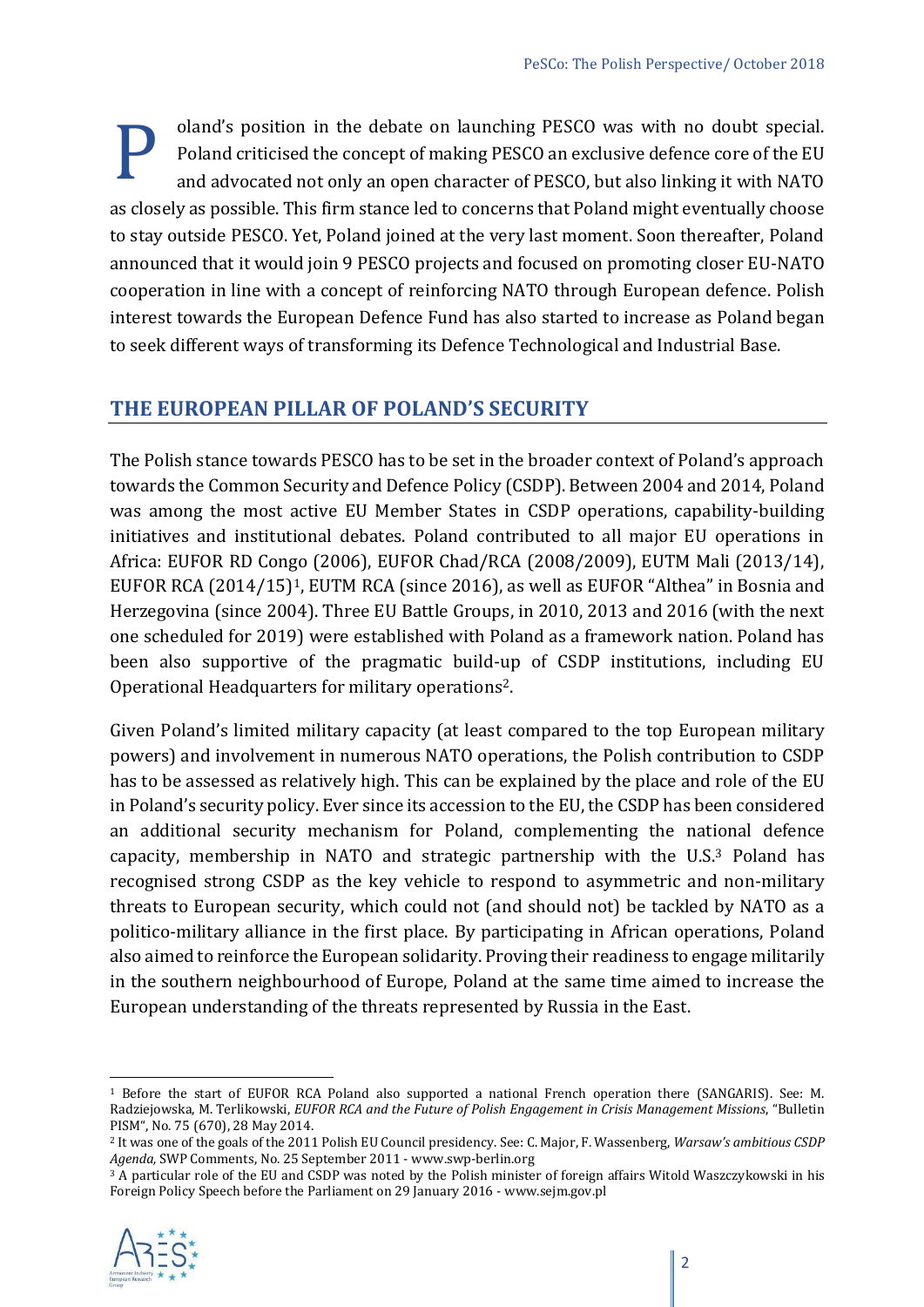#### **THE NATO FACTOR**

This approach did not change after the debate on launching PESCO started. What rather happened was that Poland concentrated on the potential negative effects of PESCO and attempted to avoid them. Why this focus was both particularly heavy and to a large extent justified can be explained mostly by the developments in NATO and transatlantic relations.

Following the 2016 NATO summit in Warsaw a core Polish interest became to keep the momentum of NATO adaptation to the Russian threat. The summit's decision to deploy allied troops to the Eastern Flank as a key element of NATO defence and deterrence posture towards Russia was widely considered in Poland a historical success<sup>4</sup>. Further, the summit paved way for an overhaul of allied operational plans, command structures and capabilities, so that NATO could engage more effectively in Art 5. contingencies. It is then no wonder that a shift of the European strategic debate from NATO to PESCO was largely met in Poland with anxiety about the sustainability of summit decisions. Proposals to establish PESCO as an ambitious mechanism added to the concerns over the perspective of the EU defence undermining NATO by requirements and commitments alternative to those agreed within the Alliance.

Facing uncertainty about Donald Trump's views on the utility of NATO and a growing discord between major EU Member States and the U.S., Poland has also become increasingly worried about the near future of the American commitment to the Alliance. Scenarios were widely considered, in which the U.S. pressure on increasing defence expenditure of European Allies, together with Trump's declared animosity towards multilateral institutions, would put an end to the American leadership in formulating responses to the Russian threat<sup>5</sup>. All that while numerous voices appeared in Europe, suggesting that PESCO – and the broader quest for a European strategic autonomy – was the answer to an alleged withdrawal of the U.S. from Europe, or a substitute for increasing defence expenditure<sup>6</sup>.

What is more, following Brexit the scenario of differentiated integration in the EU was brought up for popular discussion. Although considered mostly in the context of the Eurozone and the Schengen system, it also had a defence dimension. The original concept of PESCO, as introduced by the Treaty of Lisbon, reflected the idea of splitting the EU to a core and a periphery7. While Poland objected to it on the grounds of European solidarity, it was also aware of the adverse effects of establishing a European defence core on the

<sup>6</sup> See: H. Kundani, *The Necessity and Impossibility of "Strategic Autonomy"*, "Transatlantic Take", GMF, 10 January 2018.

<sup>7</sup> Establishing a European defence core outside the framework of treaties was vaguely suggested in August 2016 by Italy in a joint op-ed for "Le Monde" by then ministers of foreign affairs Paolo Gentiloni and defence Roberta Pinotti. See: *A "Schengen of Defence" to respond to terrorism*, Ministry of Defence of Italy, 11.08.2016 - www.difesa.it



 $\overline{a}$ <sup>4</sup> In addition to a NATO multinational, battalion-sized battle group (app. 1,100 soldiers) established within the Enhanced Forward Presence, since early 2017 the U.S. has been also rotating to Poland its Armoured Brigade Combat Team, with about 3,000-4,000 soldiers. More: A. Kacprzyk, *U.S. Policy towards NATO: Continuation with Risk of Change*, "Bulletin PISM", No. 30 (970) 23 March 2017.

<sup>5</sup> Ibid.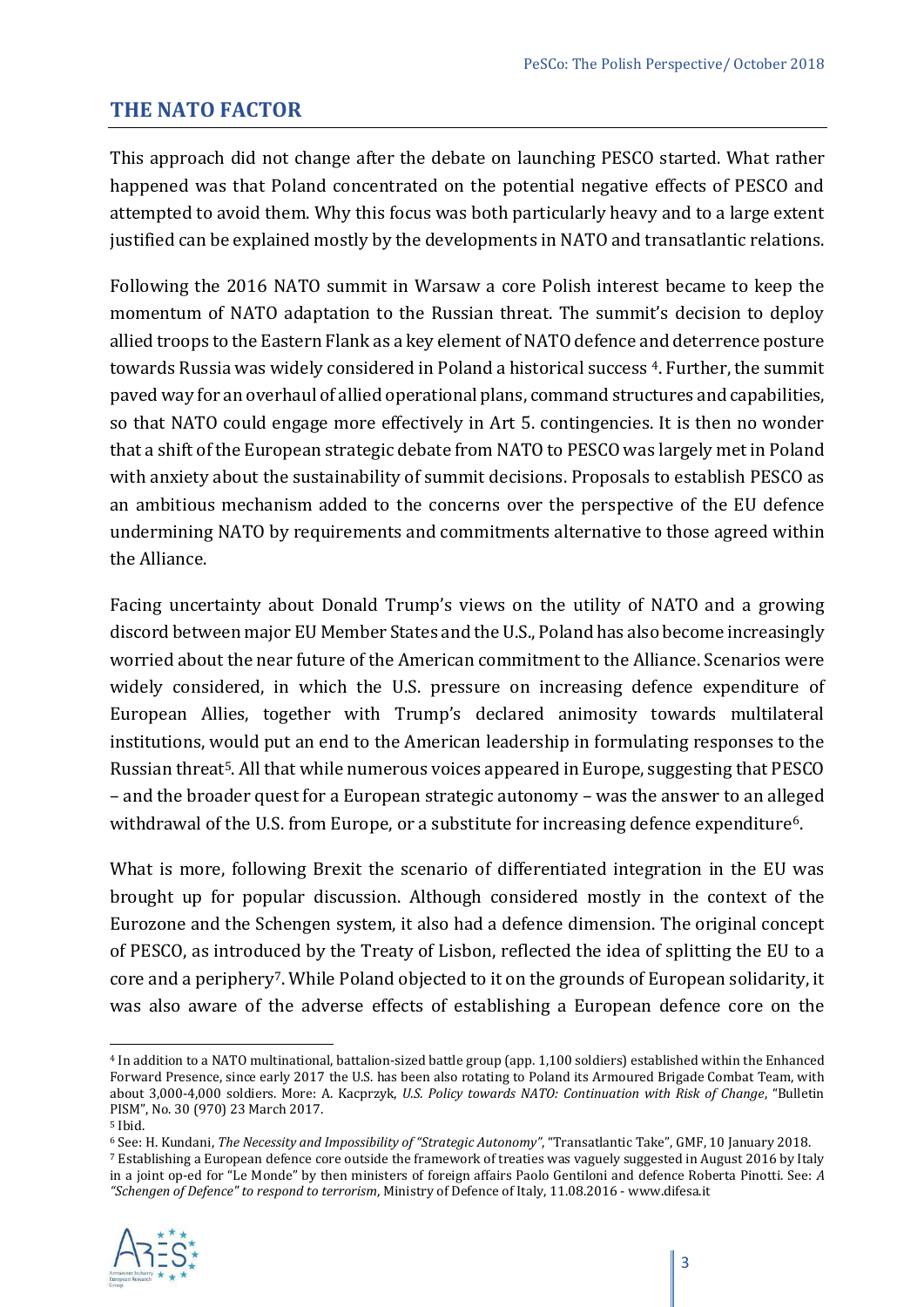solidarity and cohesion of both the EU and NATO.

Consequently, the position of Poland towards PESCO was to a large degree a result of its concerns about the sustainability of both NATO adaptation and the U.S. commitment to the Alliance, as well as the dynamics of European integration.

#### **THE TWO "NOES"**

In the debate on PESCO, Poland constructed its stance around two basic assumptions: that PESCO must neither undermine NATO, nor lead towards a two-speed Europe in defence. Already at the meeting of EU defence ministers in September 2016, when the European Global Strategy (EUGS) implementation agenda was discussed, Poland argued that the EU should avoid duplication of competences and tasks of the Alliance, particularly in planning and conducting operations<sup>8</sup>. It was also stressed that reforms of the CSDP should respond to the threats both from the South and East, and follow the principle of not weakening NATO. A further concern was that the proposed Coordinated Annual Review of Defence (CARD) would become to a large extent mandatory and could undermine NATO by proposing alternative capability targets to those agreed in NATO. Notably, Poland pointed the fact that without an increase of defence expenditure of EU Member States, all discussions about potential PESCO effects on European capabilities would remain void9.

Not much later Poland began to argue that CSDP reforms should focus on boosting EU-NATO practical cooperation, hopefully relaunched to a new level with the July 2016 Joint Declaration<sup>10</sup>. This reflected the concept that risks for NATO and transatlantic relations, which might result from the EUGS implementation, could be alleviated by focusing on potential benefits from a closer collaboration and synchronisation of EU defence initiatives with the Alliance.

Consequently, Poland has shown determination to have the principle of coordination and cooperation with NATO acknowledged in all EU documents implementing the EUGS, and paving the way to the launch of PESCO. Further, in its narrative about European defence, it promoted a vision in which the EU can actually work hand-in-hand with NATO, maybe not in the heavy capabilities and territorial defence, but certainly in countering hybrid warfare, disinformation and cyberattacks.

The prevention of a two-speed Europe in defence began to feature prominently in the Polish agenda when the discussion began on PESCO governance, goals, accession criteria

<sup>10</sup> *Minister Witold Waszczykowski discusses EU cooperation with NATO*, Ministry of Foreign Affairs, 21.11.2016, www.msz.gov.pl



 $\overline{a}$ <sup>8</sup> *Meeting of the EU Ministers of Defence*, Ministry of National Defence, 27.09.2016 - en.mon.gov.pl

<sup>9</sup> *Meeting of EU Defence Ministers,* Ministry of National Defence, 14.11.2016 - en.mon.gov.pl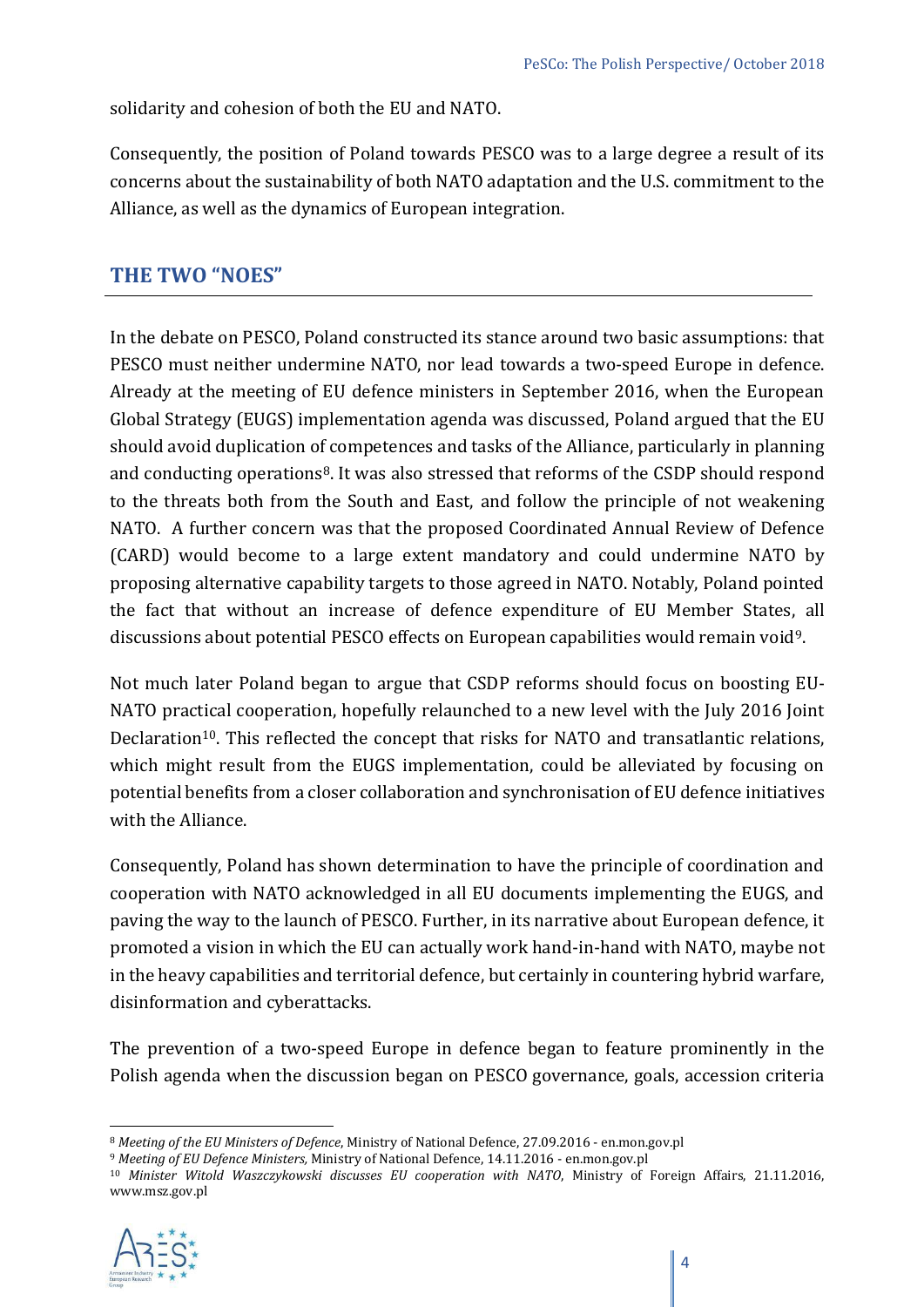and commitments to be taken by the states willing to join<sup>11</sup>. Although the November 2016 EU Council had endorsed inclusiveness and modularity as principles of PESCO, it remained open how detailed modalities of this cooperation mechanism were to be set. A scenario in which PESCO would exclude a number of EU Member States not only from participation, but also from information about its development, was deemed possible.

Considerations about the possibility of a two-speed Europe in defence, like in other areas, drove Poland to argue strongly against the concept of differentiated integration. Following the adoption of the European Council declaration, issued on the occasion of the 60th anniversary of the Rome Treaties, Poland stressed that it was a common EU success, that the document underlined unity and solidarity of the Union together with the cooperation and complementarity with NATO as principles of developing the European defence<sup>12</sup>. Consequently, Poland welcomed the May 2017 FAC decision, setting the framework for PESCO governance to fully involve the Council and CSDP institutions<sup>13</sup>. Following the 22 June 2017 European Council conclusions, in which it was agreed that the launch of PESCO was necessary, Poland declared its readiness to join in. Yet, it was stressed again that conditions for launching PESCO were complementary of all EU defence initiatives with NATO, and a "strategic balance" principle, understood as an equal focus of the EU on the threats coming from the East and South<sup>14</sup>.

The "4+4 letter" of July 2017, that first proposed PESCO accession criteria, commitments and governance mechanism as a single, coherent concept, launched the negotiations on the PESCO notification<sup>15</sup>. Of course, the Polish concerns were greatly alleviated. It was widely perceived in Poland that in comparison to the original Lisbon Treaty's concept of EU defence core, PESCO was being turned into a broad – and somewhat loose – vehicle for military cooperation. This translated to a limited risk of undermining NATO, both politically and militarily, and also meant that there would be no two-speed European defence.

Three issues seemed to be crucial for this assessment. First, PESCO became open to all EU Member States, thanks to linking accession criteria not with strict military capacity indicators, but with the willingness of governments to undertake rather general commitments, mostly regarding defence and military cooperation or defence expenditure. The requirement to present a national plan to fulfill these commitments, that would undergo a regular review by EU Institutions, or the condition to participate in at least one

<sup>15</sup> The letter (non-paper) was co-authored by France, Germany, Spain and Italy and supported by Belgium, the Netherlands, the Czech Republic and Finland. More: Missiroli, D. Fiott, T. Tardy, op. cit.



l

<sup>11</sup> To that aim, the EEAS distributed a special questionnaire among the Member States. See: A. Missiroli, D. Fiott, T. Tardy, *Permanent Structured Cooperation: What's In a Name?* "EUISS Challiot Paper", No. 172, November 2017.

<sup>12</sup> *Premier Beata Szydło przed wylotem do Rzymu na szczyt Rady Europejskiej* [Prime Minister Szydło before leaving for Rome European Council], statement at a press conference, 24 March 2017, www.premier.gov.pl

<sup>&</sup>lt;sup>13</sup> Min. Macierewicz: próbuje się doprowadzić do "Europy dwóch prędkości" w wymiarze bezpieczeństwa [Min. Macierewicz: some seek a two-speed Europe in defence], Interwiew, 18 May 2017, www.radiomaryja.pl

<sup>14</sup> *Beata Szydło: Polska jest gotowa do wzmacniania europejskiej polityki obronnej* [Beata Szydło: Poland is ready to strengthen European defence policy], PAP/IAR, 22 June 2017, www.polskieradio.pl .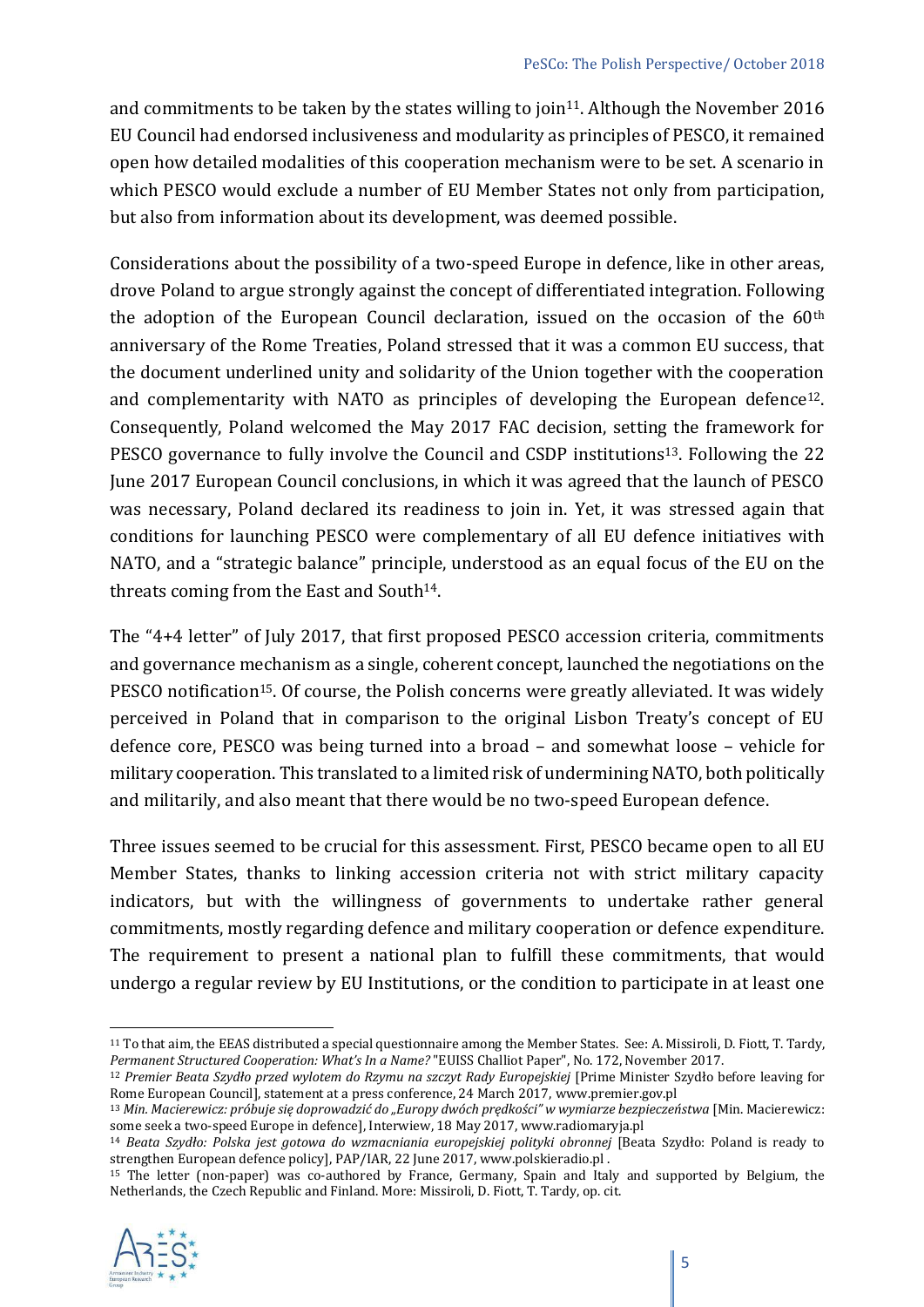PESCO project, did not alter the growing perception in the EU that PESCO would remain – at least for the time being – a military cooperation mechanism, but not a political vehicle. Second, projects proposed by EU Member States as the substance of cooperation were largely technical, or far-reaching, but immature. In either case the defence planning process of NATO was hardly affected. Third, PESCO governance mechanism was built into existing CSDP structures and procedures (only with addition of a special secretariat), which confirmed PESCO as a common instrument of the Union.

Yet, up to the very last moment, Poland did not declare it would sign the PESCO notification. The confirmation came on 10 November – only 3 days before the EU Council meeting expected to receive the notification. On that occasion, Poland stressed that its accession was possible, because PESCO was eventually shaped in a proper way16. Before the formal vote on PESCO, Poland stressed again the principles of non-duplication and noncompetition with NATO17.

#### **A NATO-ISED PESCO?**

Following the launch of PESCO, Poland started to develop a more positive agenda towards this cooperation mechanism. However, it remained guided by the premise that all European defence initiatives should reinforce NATO adaptation, including deterrence and defence towards Russia, and/or respond to Poland's own capability needs. In line with it, Poland declared accession to 9 PESCO projects and focused on promoting closer EU-NATO cooperation, taking military mobility and hybrid threats as its primary points of interest.

As soon as the launching of PESCO, Poland suggested it would join the Dutch-led project on military mobility, and another one, led by France, on the future secure software-defined military radio. The latter was a continuation of an OCCAR-managed ESSOR project, in which Poland had participated since 2009, with a significant industrial presence (Radmor company). Hence the natural Polish support to launch the ESSOR to a new European phase through PESCO.

It is the military mobility project, however, that testifies best to the logic of EU defence reinforcing NATO, that Poland aims to promote. The importance of improving military mobility in Europe is hard to overestimate when the credibility of NATO deterrence and defence is considered. The ability to move troops, equipment and logistical support quickly and flawlessly within the borders of NATO is particularly important for the Eastern Flank, which rests upon allied reinforcements in most of art. 5 scenarios. Yet, military mobility is

<sup>17</sup> A joint letter to HR/VP Federica Mogherini was presented by Polish foreign minister W. Waszczykowski and Defence Minister M. Macierewicz. It is available on-line: *Meeting of Defense Ministers of European Union*, Ministry of National Defence, 13 November 2017, en.mon.gov.pl



 $\overline{a}$ 

<sup>16</sup> *Szymański: Polska wyrazi gotowość udziału w PESCO* [Szymański: Poland will notify readiness to participate in PESCO], Defence24, 10 November 2017, www.defence24.pl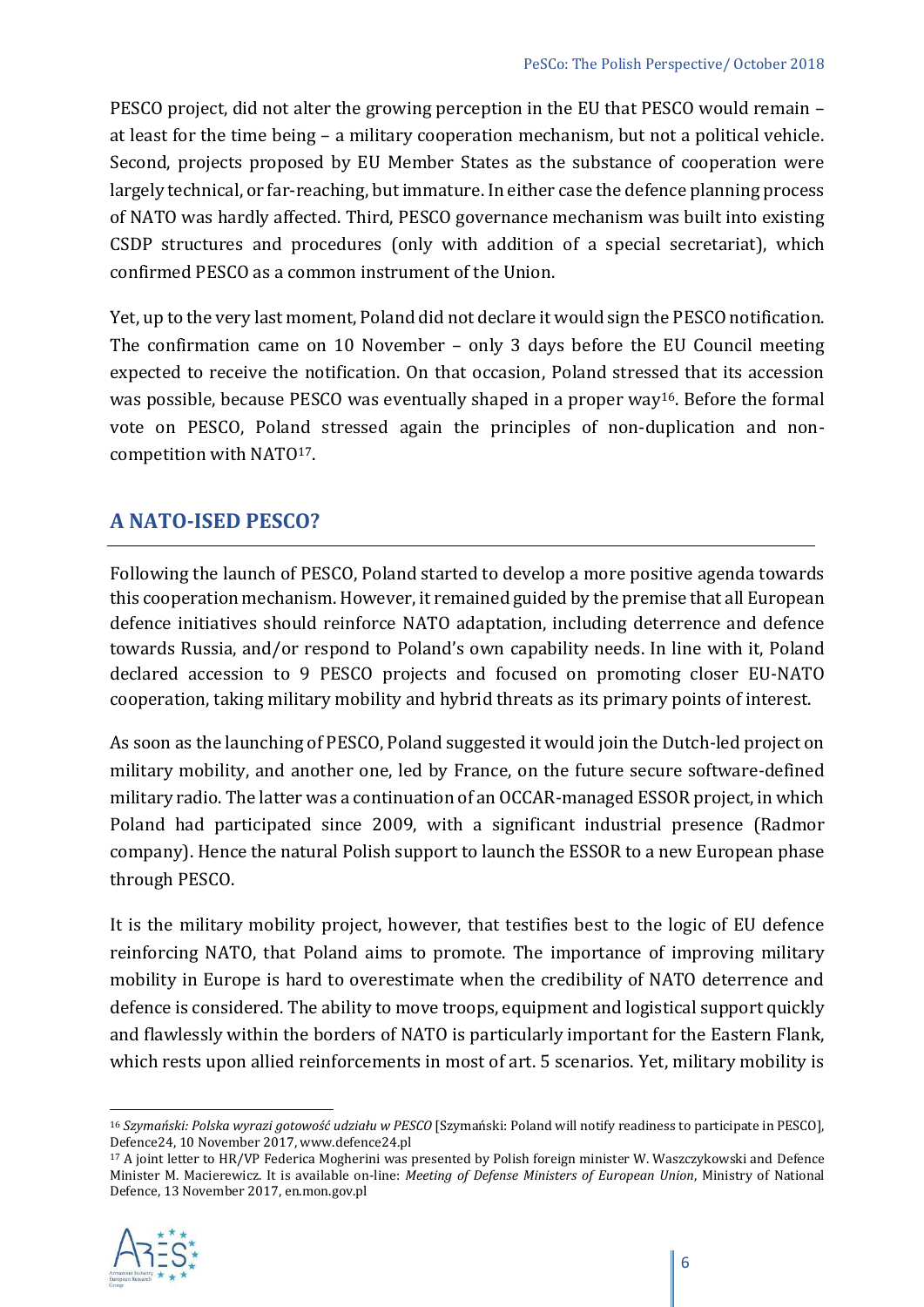hampered mainly by physical barriers (insufficient infrastructures, or lack thereof) and legal regulations (clumsy procedures regarding, for instance, the crossing of borders by military units or transporting military equipment)<sup>18</sup>. Hence, the EU seems to be better suited to improve military mobility than NATO, which does not have legislative tools or funding for infrastructural objects, such as bridges, at its disposal. Military mobility can therefore become a special case, for which the EU could work hand-in-hand with NATO to reinforce territorial defence, rather than crisis management operations capacity, which usually does not require fast movement of large and heavy forces. And this is why military mobility came to be presented by Poland as a role model for both EU-NATO cooperation and future PESCO projects19.

Polish participation in 6 further projects was announced in May 2018. Among them are two projects on cooperation in cyberdefence, one on military logistics, two on new maritime technologies (unmanned countermine operations and harbour/littoral waters security), and one on artillery<sup>20</sup>. Another project, regarding chemical weapons protection, is to be proposed by France and joined by Poland by the end of 201821.

It is possible to establish a common profile of the projects selected by Poland. First, their character is largely technical: they are either about military cooperation or defence research collaboration. All of them respond either to know NATO needs (military mobility, logistics, cyberdefence), or technological and capability gaps, which Poland seeks to close (radio communication, unmanned maritime systems, artillery). Finally, none of them is oriented on EU crisis management operations (like EUFOR CROC).

Only time will tell if this is a good indication for the future Polish project portfolio in PESCO, but the chances are high. Focused on the credibility of NATO defence and deterrence in the Eastern Flank, Poland will be less likely to engage in politically ambitious PESCO projects regarding crisis management in the southern neighbourhood. Yet, it will seek further flagship initiatives proving that European defence can reinforce NATO. Poland is also likely to try launching regional PESCO projects, mainly in the Visegrad Group<sup>22</sup>, the Bucharest Nine format or within the Weimar Triangle – hence the Polish proposal of a common armament project on the next generation of main battle tanks, which could be built together with Germany and France, possibly in PESCO format.

<sup>21</sup> *To effectively use the EU programs*, Ministry of National Defence, 26 June 2018, en.mon.gov.pl

<sup>22</sup>*Joint Communiqué of the Visegrad Group Ministers of Defence*, Budapest, 27 March 2018, www.visegradgriup.eu



l

<sup>18</sup> More: M. Terlikowski, *PESCO: First Projects and the Search for (a Real) Breakthrough*, "Bulletin PISM", No. 65 (1136) 8 May 2018.

<sup>&</sup>lt;sup>19</sup> Military Moblity was noted as a flagship project for both PESCO and EU-NATO cooperation by Polish minister of foreign affairs Jacek Czaputowicz in his Foreign Policy Speech before the Parliament on 21 March 2018 - www.msz.gov.pl

<sup>20</sup> Projects joined by Poland are: Military Mobility, ESSOR, EuroArtillery, HARMSPRO, MAS MCM, Network of Logistic Hubs in Europe and Support to Operations, Cyber Threats and Incident Response Information Sharing Platform, Cyber Rapid Response Teams and Mutual Assistance in Cyber Security. *Kolejne "polskie" projekty w ramach PESCO – m.in. logistyka,*  walka przeciwminowa, artyleria i cyberbezpieczeństwo [Next "Polish" projects in PESCO-logistics, countering mine, artillery and cybersecurity], Defence24, 11 May 2018, www.defence24.pl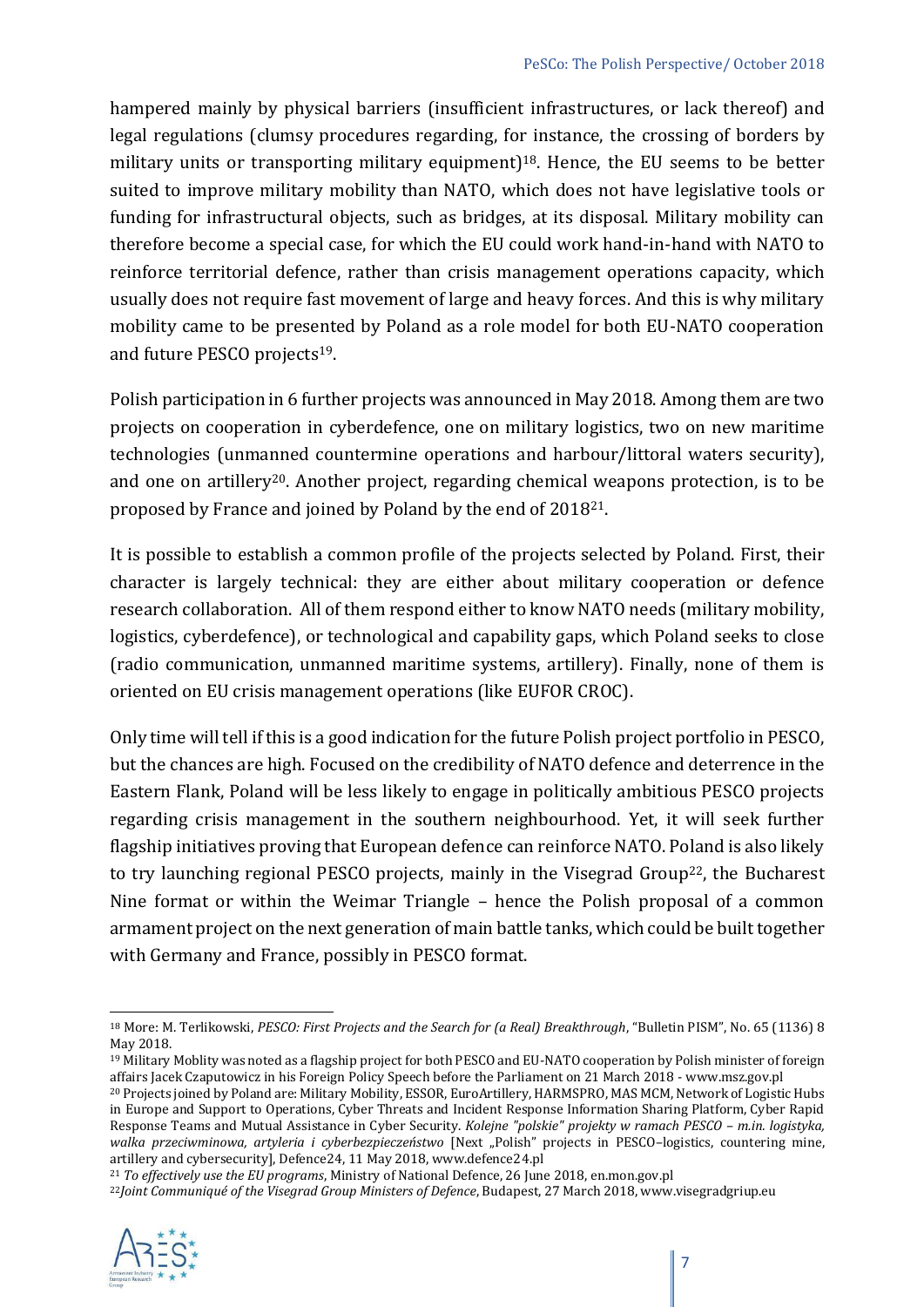#### **THE DEFENCE INDUSTRIAL QUESTION**

At the beginning of the debate on implementing the EUGS, considerations regarding the defence industrial dimension of PESCO were for Poland secondary to concerns about impairment of the NATO adaptation process and the possible emergence of a two-speed Europe. With links being set up between PESCO and the newly launched European Defence Fund, the Polish interest in these issues has, however, increased. Notably, Poland focused not on PESCO, but on EDF, seeing the latter as a more relevant tool to support capability development and – in general – to strengthen European defence.

This can be explained by three factors: the overall Polish prudence towards the effects of EUGS implementation on the NATO adaptation process; a specific situation of the Polish Defence Industrial and Technological Base (DTIB); and the other states' approach on PESCO's defence industrial dimension.

Considering the latter factor, it is the low number of defence industrial projects proposed in the first batch that reinforced the Polish reluctance to acknowledge the role of PESCO as a capability development vehicle. In other words, the most ardent proponents of PESCO apparently did not want to promote big armament projects as PESCO flagships. This was widely seen as a signal of a limited – even if temporarily – trust to this new cooperation mechanism (notwithstanding the argument that even a single large project could swallow a major part of the proposed EDF budget). In such a situation, there was no reason for Poland to update its national approach to armament programmes towards a higher use of PESCO. Yet, as already mentioned, Poland did join R&T-related PESCO projects (on maritime technologies) and signalled its interest in making a future European main battle tank programme a PESCO initiative<sup>23</sup>.

It is, however, the structure of the Polish DTIB that shaped the most the Polish thinking about PESCO-EDF links. Unlike major armament producers in the EU, the Polish DTIB largely remains state-owned. Only a few subsidiaries of global prime contractors like Airbus, Leonardo, Lockheed Martin can be found in the aeronautics branch. There is also a small group of privately-owned SMEs, active mostly in the military software, sensors and micro UAVs markets. Land systems, munitions, naval and military electronics branches remain all under control of the State. Further, full consolidation of public-owned companies into a single entity came only in 2014. With that move, the PGZ, or the Polish Armaments Group, was established to become Poland's national defence champion. With approximately \$1.14 billion of arms sales, it was ranked as the world's  $75<sup>th</sup>$  defence company on the SIPRI's Top 100 list for 201624. The key feature of the Polish DTIB is,

<sup>&</sup>lt;sup>24</sup> The SIPRI Top 100 arms-producing and military service companies, 2016, December 2017, www.sipri.org Comprising of over 60 different entities, PGZ employs app. 17,5 thousand people.



 $\overline{a}$ <sup>23</sup> This option has not been yet officially proposed at the political level, but is considered among experts. See: *MBT for Poland Without Involvement of the Polish Industry?*, Defence24, 14.02.2018, www.defence24.pl .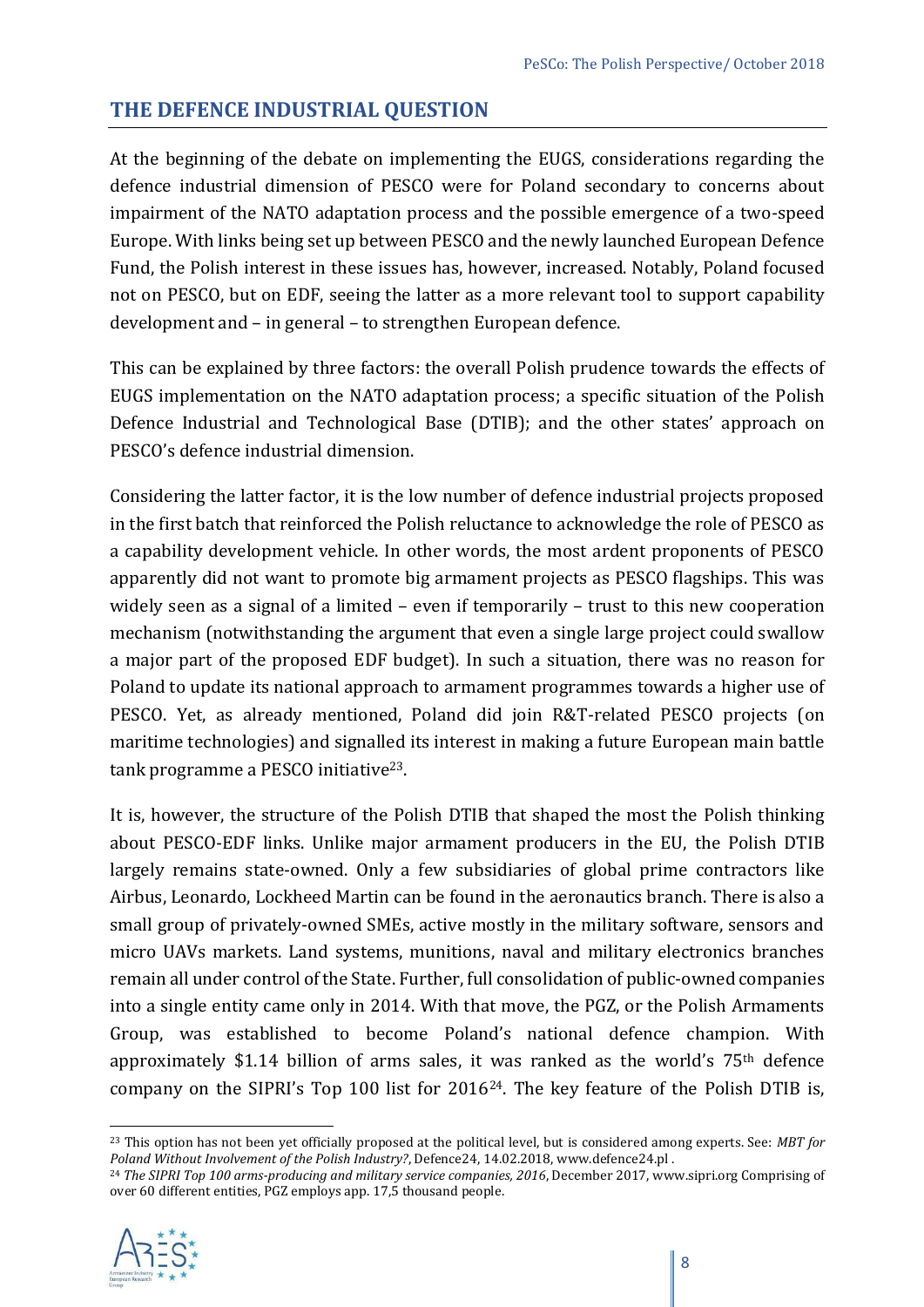however, its full dependence on the national market. The value of exports is relatively low: it was approximately €470 million in 2017, a 23% increase compared to the €380 million in 201625. One of the reasons behind these figures is the non-integration of the Polish DTIB at the European level. Only a few firms and research institutes have been active in European projects, mostly R&T (such as ESSOR). Needless to say, Poland has never participated in any of the flagship collaborative programmes such as Typhoon or A400M26.

Hence, Poland has shown clear preference for government-to-government contracts and offsets over all other forms of armament cooperation. Understandably, these vehicles allowed much more flexibility in agreements on work share and technology transfer to the Polish DTIB, than for instance competitive procedures foreseen in Directive 2009/81/EC. Aiming to launch huge programmes, such as air and missile defence, long-range precision strike or submarines, Poland has sought maximal flexibility to tailor defence industrial partnerships to both the needs and capacities of its DTIB. Further, the focus on NATO defence and deterrence credibility in the Eastern Flank led Poland to consider the U.S. as their key partner not only on the strategic and political level, but also in the defence industrial dimension.

All these elements had direct effects on the Polish assessment of PESCO and EDF: Poland argued for an EDF as broad and flexible as possible, which would not over-prioritise PESCO, but instead acknowledge the diversity of DTIBs across the EU. Since 2013, the Polish thinking about industrial dimension of European defence has been centred on art. 346 TFEU and EC's attempts to limit its use by EU Member States and phase-out offsets. Opposing the EC, Poland has claimed that all new initiatives affecting EDTIB should follow a "balanced" approach and stay in compliance with the EU law27. With the start of the debate on PESCO and EDF, Poland continued this argumentation and kept underlining that intergovernmental agreements and offsets needed to remain part of the defence industrial policy in the EU28. However, Poland also began to argue for an open and flexible EDF, which would allow all Member States to benefit from it equally and not curtail their freedom to choose defence industrial partners, whether from or outside of Europe. Strong links between PESCO and EDF, for instance ruling that a programme should be run in PESCO to qualify for EDF co-financing, could hardly fit into this approach.

The eligibility of entities for co-financing and the level of bonuses for capability-oriented projects under the European Defence Industrial Development Programme (EDIDP) has become a focal point for Poland. Its primary goal has been to include the mid-size

<sup>28</sup> *Meeting of the EU Ministers of Defence*, Ministry of National Defence, 27.09.2016, en.mon.gov.pl



 $\overline{a}$ 

<sup>25</sup> *Rosomak liderem eksportu PGZ w 2017* [Rosomak leader of the PGZ exports in 2017], Altair, 1 June 2018, www.altair.com.pl

<sup>26</sup> More: M. Terlikowski, *Defence and Industrial Policy in Poland*, ARES Policy Paper, 26 July 2018, http://www.irisfrance.org/ares/

<sup>&</sup>lt;sup>27</sup> These were the provisions of the December 2013 European Council on defence, which agreed to follow the Polish requests.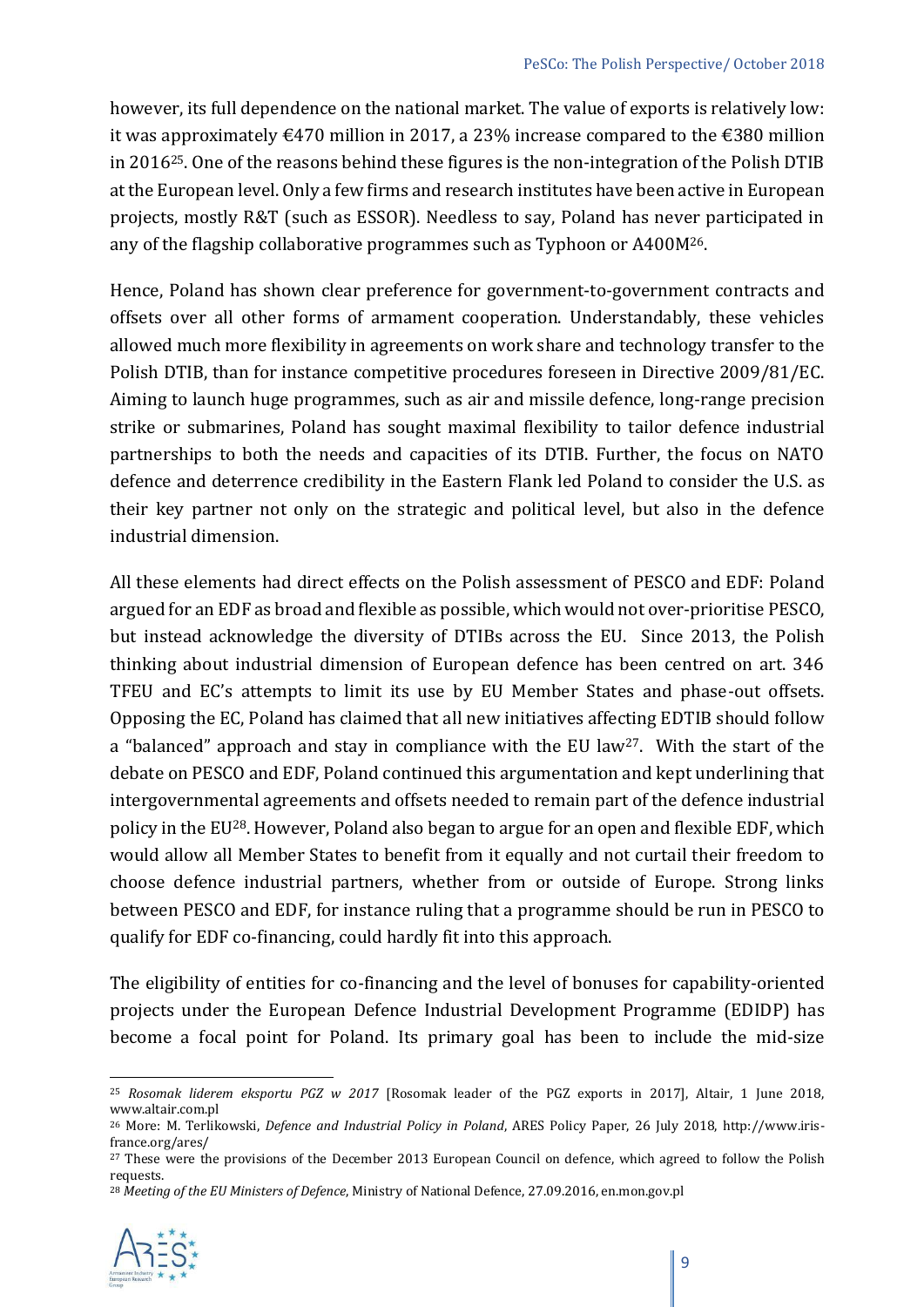companies in the list of entities, which allows a consortium they are part of to benefit from a higher co-financing rate from the EDF. In the Polish argumentation, these companies were referred to as mid-caps, i.e. firms with typical capitalisation between \$2-10 billion, so fitting between SMEs (preferred in the original proposal of the EC) and large prime contractors. Yet, the proposed regulation rather included an employment-related criterion (up to 3,000 people). Considering the eligibility of companies, Poland has been arguing – along with the U.S. and the UK – for broad criteria, which would make European subsidiaries of American and British prime contractors eligible members of consortia. While the EDIDP legislative process is approaching its final stages, it is more than likely that Poland will continue to actively pursue both of the aforementioned goals<sup>29</sup>.

#### **CONCLUSION**

The way Poland approached PESCO was to a large degree a function of the Polish focus on sustaining NATO's post-Warsaw adaptation agenda, preventing further rifts in the strained transatlantic relations and keeping EU integration run at the same pace for all. Contrary to some claims, the Polish focus on making PESCO fit into NATO priorities did not indicate that Poland was becoming sceptical towards European defence by default. Poland's position was driven by the desire to avoid a scenario, in which a mismanaged PESCO would undermine the political solidarity and cohesion in both NATO and the EU, while not generating quick wins in military capabilities. At the same time, Poland acknowledged the potential of PESCO to actually close some capability gaps identified by NATO. With the decision to join 9 PESCO projects and its increasing interest in participating in the EDF, seen as an instrument in the integration of the Polish DTIB at a more European level, Poland may soon find itself in the group of the most active states in building European defence. Yet, the Polish position on the broader question of the European strategic autonomy is likely to remain informed by the desire to employ all tools at Poland's disposal to reinforce NATO's credibility of deterrence and defence potential, invariably seen by Warsaw as a cornerstone of Europe's security and the best guarantee of future peace in Europe.■

<sup>&</sup>lt;sup>29</sup> Warszawa chce większych bonusów dla średnich firm w ramach EDF [Warsaw seeks more bonuses for mid-caps in EDF], Defence24, 18.09.2018, www.defence24.pl



l